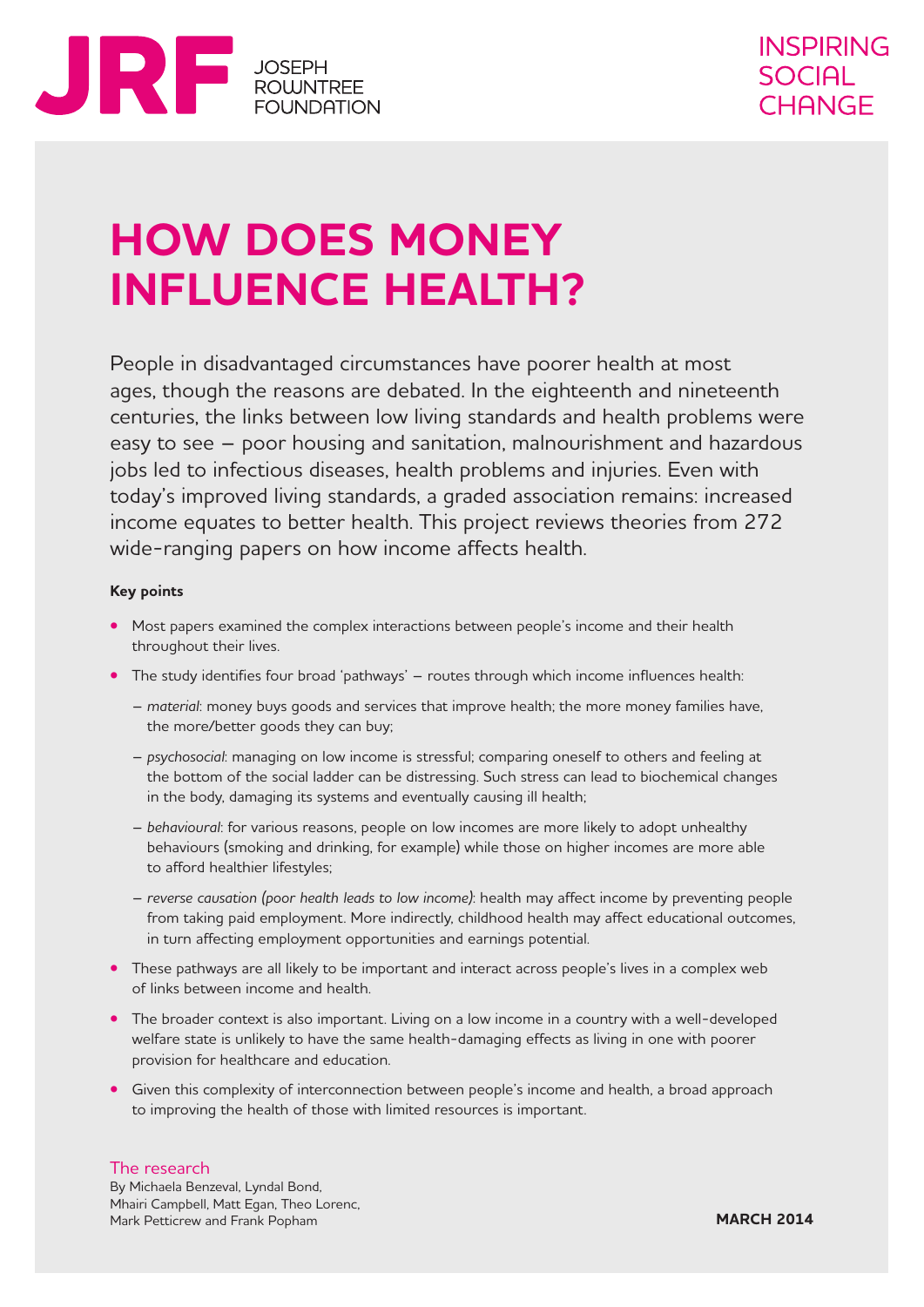## **BACKGROUND**

A wide range of research shows evidence of an association between income and health, at particular points in, and over, time. Hence improving the family income of disadvantaged groups in society has often been proposed as a key way to reduce health inequalities. However, despite so much evidence of the association between income and health, the specific ways in which people's income might affect their health are less clearly understood. It is important to understand this, in order to know if increasing people's income is likely to improve their health, or if other methods might be more successful.

This study reviews research on how money affects people's health, examining more than 270 papers to extract theories concerning the links between income and health. The study then devises a framework to illustrate the socio-economic factors that generate people's living standards at different stages of their lives, the complex relationships between these factors and the pathways that link income with health. The times and places in which these links operate also influence people's broad economic, social, physical and cultural environments. In turn, these influence the relative importance of different pathways or how they operate at different stages of life.

The study identifies four broad pathways creating complex links between income and health. The basic theories for each are outlined below.

### **Material pathways**

Money buys people the necessities they need for health, such as shelter, warmth and food, and allows them to participate in social activities such as leisure pursuits or holidays. It also allows people to avoid or ameliorate potentially harmful scenarios, such as living in poor-quality neighbourhoods that are noisy or polluted. This implies that a basic level of financial resources is required for good health. However, the notion of what is 'basic' evolves as societies change over time. Equally importantly, the evidence suggests a graded association: the more money people have, the better their health, because money allows them to purchase more and/or better quality goods and services.

There are also longer-term material associations over people's lifetimes. In particular, parents' financial resources – which might allow them to support or enhance their children's schooling by purchasing books and computers for the home, or to pay for private education or move to more expensive areas with high-quality schools – may lead to better educational outcomes for their children. This is likely to result in better employment opportunities and earning potential for their children as adults. All these factors are associated with better health outcomes.

The broader context in which people live also impacts on the extent to which income levels influence health. For example, in societies with well-developed welfare systems, the health-damaging effects of sudden income losses resulting from unemployment or family breakdown are reduced by the availability of welfare benefits. Societies also provide many key services such as education and healthcare, but these may vary in degree and quality, which might have implications for people's health and health inequalities.

### **Psychosocial pathways**

Psychosocial effects result from the ways in which people's social environment makes them feel. Two broad routes have been hypothesised between people's financial situation and their health. First, living on low income is likely to be stressful, while people in disadvantaged circumstances may have less support from family and friends to draw on to help them cope. Secondly, feelings of lower status than others in society, because of less money, may make people feel distressed. Increasingly, biological research has provided evidence showing how such feelings can get 'under the skin' to cause biochemical changes in the body. When experienced repeatedly, these can damage physiological systems and lead to poor health.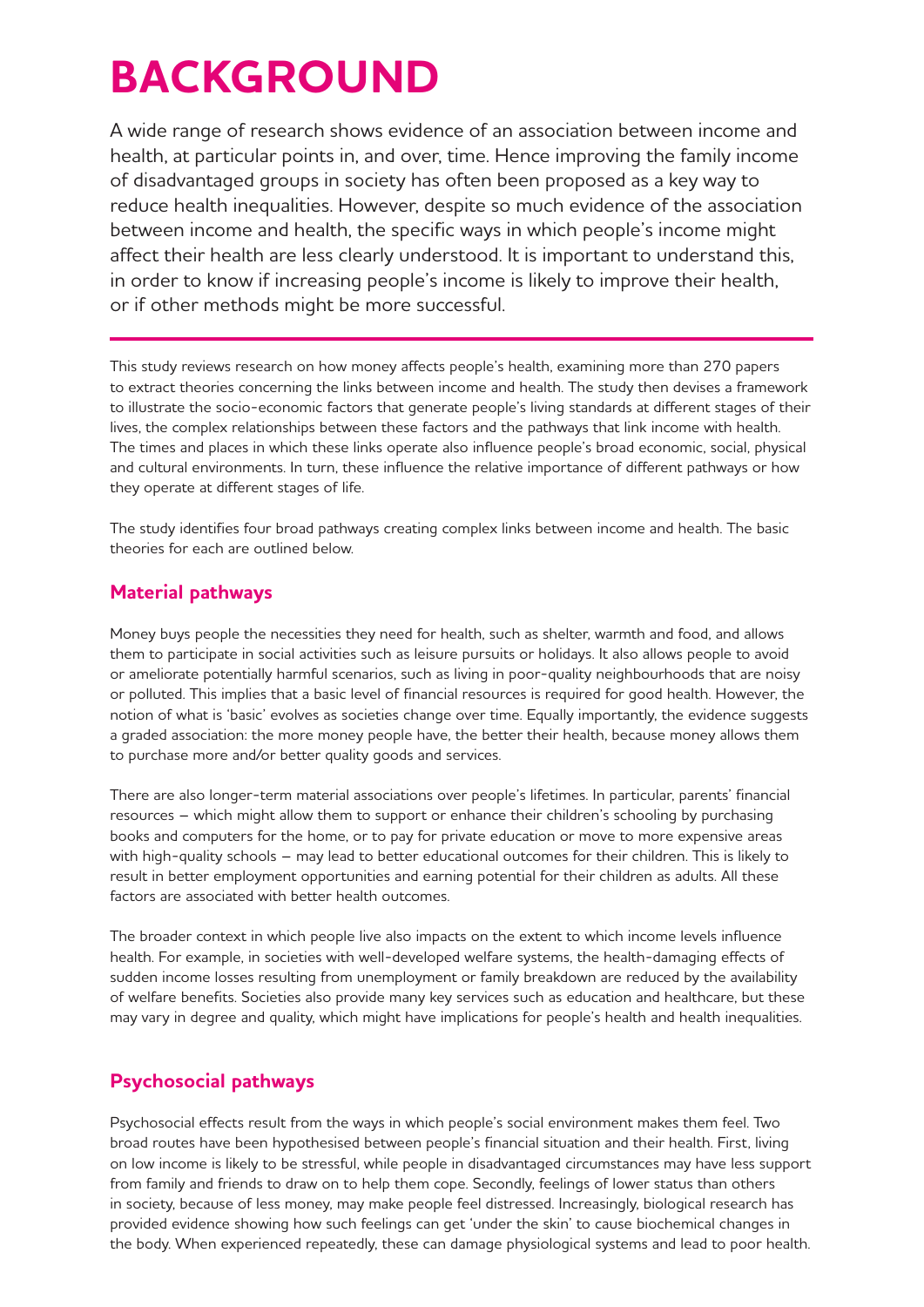### **Behavioural pathways**

Many negative behaviours regarding health are more prevalent among socially disadvantaged groups. Various reasons have been proposed to explain this. First, some health-promoting behaviours are expensive. For example, a healthy diet is more expensive than an unhealthy one, and joining a gym or taking part in extracurricular school sporting clubs can be costly. Secondly, people may 'self-medicate' through unhealthy actions such as smoking or drinking alcohol, as a way of coping with difficult situations. A linked argument is that the struggle of coping with life on a low income can mean that people discount what might happen in the future more heavily. They are therefore less concerned about the possible impact of their current unhealthy behaviour on their future health.

A broader argument concerns the varying cultural contexts of people with different income levels. For example, the degree to which unhealthy behaviours are socially acceptable or the extent to which health-promoting messages to change behaviours may be taken up systematically varies among different social groups. Understanding this broader context, together with the various factors that lead people on low incomes to engage in unhealthy behaviours, helps to explain why increased income without broader changes – as shown, for example, in studies of lottery winners – does not lead to improved health behaviours.

### **Reverse causation – poor health leading to low income**

People's health also influences their income. Most directly, ill health can prevent people from working, which reduces their income. Taking a longer perspective over someone's lifetime, ill health in childhood may influence their educational outcomes, which in turn affects employment opportunities and earning potential later in life.

### **Other mechanisms**

Other factors also influence how people's financial resources link to their health. Some research has argued that the association between income or money and health is actually caused by a third element affecting both of them. Two key candidates here are intelligence and personality. For example, intelligence may lead to educational advantage and socio-economic success as well as more health-promoting behaviour, hence good health.

## **Conclusion**

A wide range of pathways link people's income with their health. No specific mechanism dominates. They all interlink to form a complex network that interacts across people's lives in ways that influence their health. The theories put forward in research into this topic therefore tend to suggest a need for wide-ranging policies to address health inequalities. However, the theories do emphasise the importance of parental income for children's health, because of the long-term consequences in terms of their future social and economic circumstances as adults, and their resulting health.